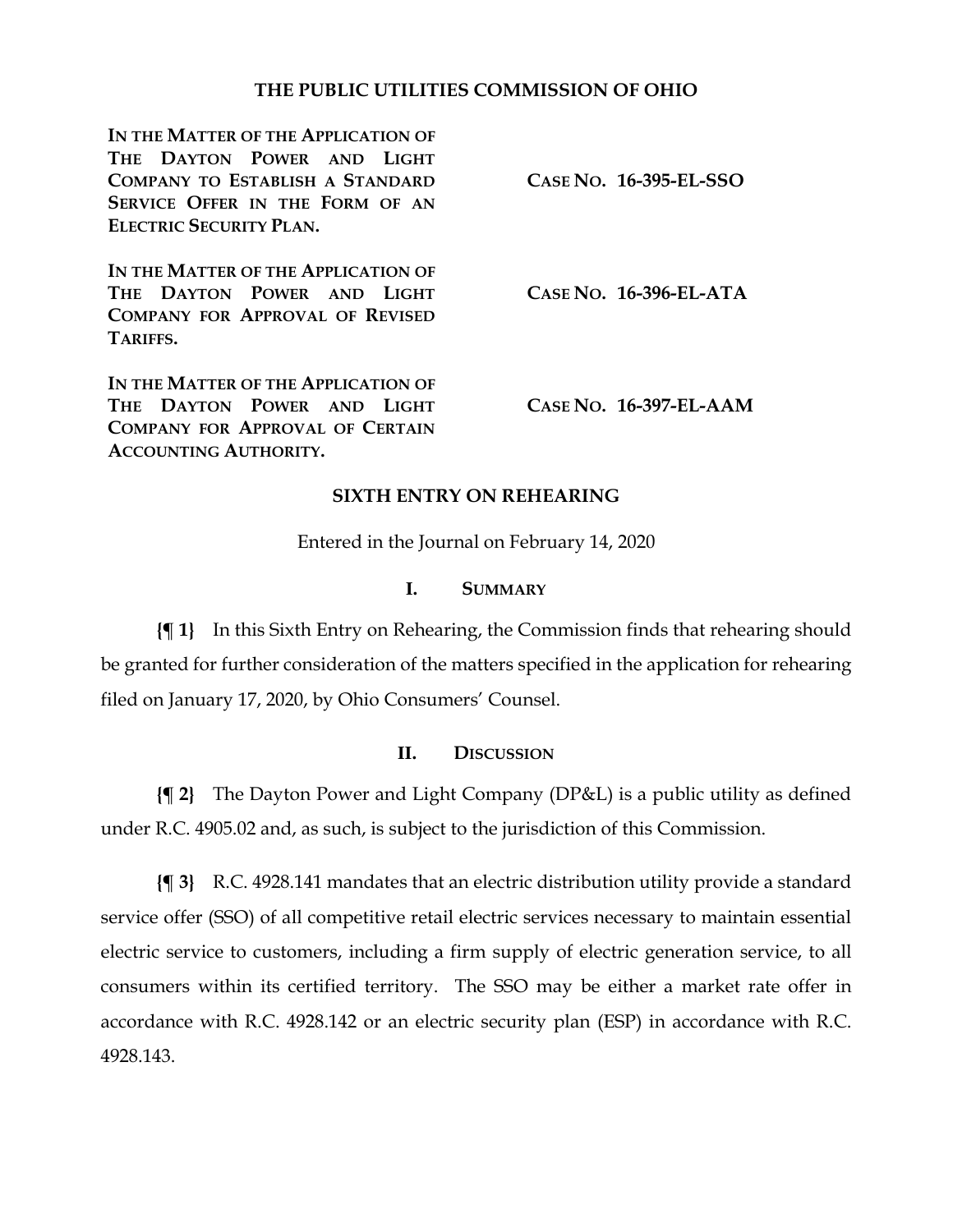$\overline{a}$ 

**{¶ 4}** On February 22, 2016, as amended on October 11, 2016, DP&L filed an application (Application) for its third ESP (ESP III). On October 20, 2017, the Commission issued its Opinion and Order modifying and approving an amended stipulation (Amended Stipulation) executed by various parties to this proceeding. ESP III was thus established, effective November 1, 2017.

**{¶ 5}** On October 19, 2018, at the conclusion of the rehearing process, Interstate Gas Supply, Inc. withdrew from the Amended Stipulation, necessitating a second evidentiary hearing. Entry (Nov. 15, 2018); Entry (Nov. 20, 2018). Following the additional evidentiary hearing, the Commission issued a Supplemental Opinion and Order on November 21, 2019 (Supplemental Opinion and Order). Therein, the Commission further modified and approved ESP III by eliminating DP&L's distribution modernization rider in light of the Supreme Court of Ohio's decision in *In re Application of Ohio Edison Co.*, 157 Ohio St.3d 73, 2019-Ohio-2401, 131 N.E.3d 906, *reconsideration denied*, 156 Ohio St.3d 1487, 2019-Ohio-3331, 129 N.E.3d 458. Supplemental Opinion and Order (Nov. 21, 2019) at ¶1, 102-110, 134.[1](#page-1-0)

**{¶ 6}** On November 26, 2019, DP&L filed a notice of withdrawal to exercise its statutory right to withdraw its Application for ESP III under R.C.  $4928.143(C)(2)(a)$ . Additionally, citing to R.C. 4928.143(C)(2)(b), DP&L further invoked its statutory right to implement its most recent SSO, i.e., ESP I, as established in *In re The Dayton Power and Light Co.*, Case No. 08-1094-EL-SSO, et al. (*ESP I Case*), Opinion and Order (June 24, 2009); Entry (Dec. 19, 2012); Finding and Order (Aug. 26, 2016); Third Entry on Rehearing (Dec. 14, 2016). To effectuate the implementation of its most recent SSO under R.C. 4928.143(C)(2)(b), DP&L also filed proposed tariffs in the *ESP I Case*.

<span id="page-1-0"></span><sup>1</sup> On December 23, 2019, two parties filed applications for rehearing of the Commission's Supplemental Opinion and Order. On January 15, 2020, the Commission issued a Fifth Entry on Rehearing granting rehearing for further consideration of the matters raised in the December 23, 2019 applications, which remain pending.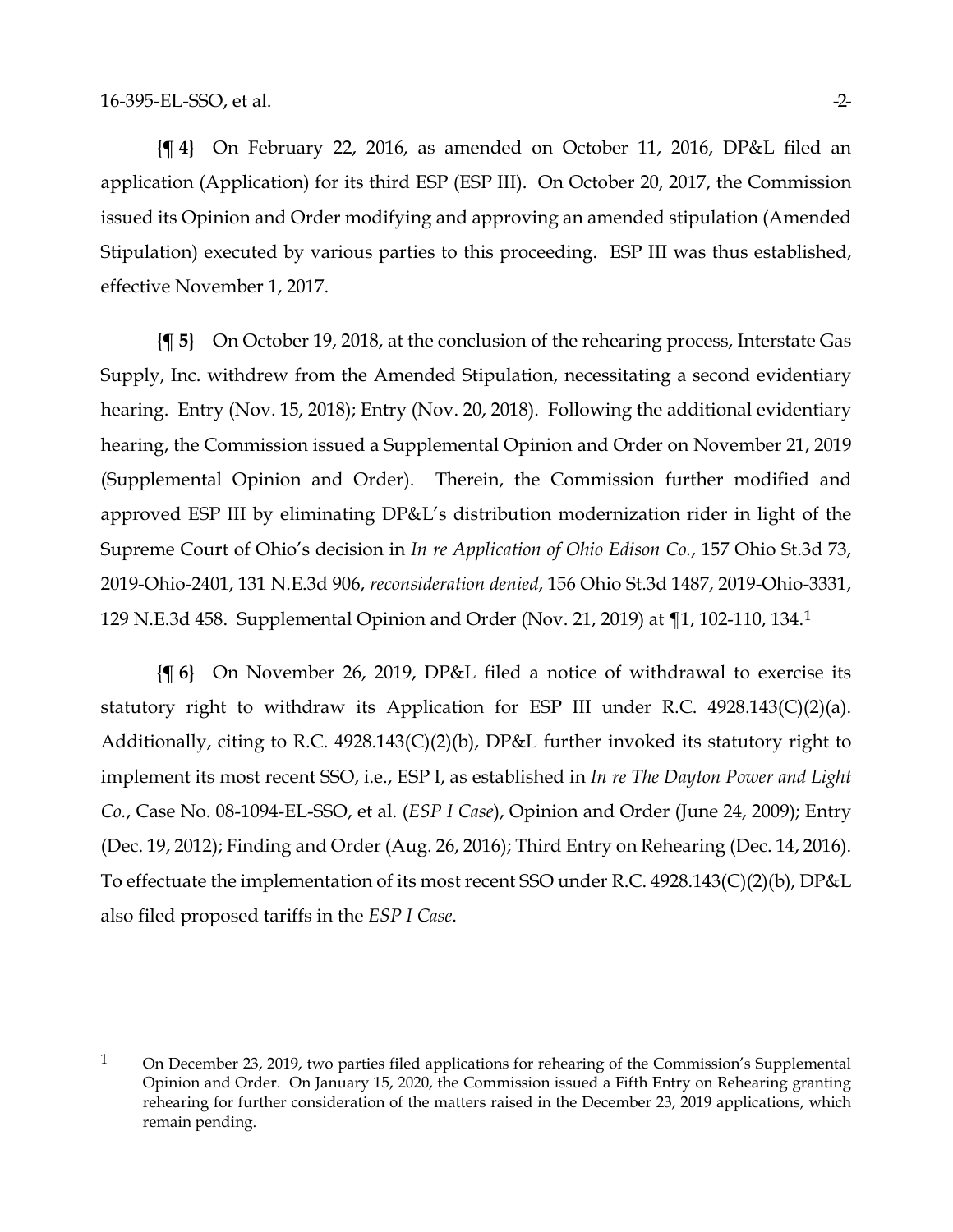**{¶ 7}** On December 18, 2019, the Commission issued a Finding and Order approving DP&L's withdrawal of its Application, thereby terminating ESP III. Finding and Order (Dec. 18, 2019).

**{¶ 8}** Pursuant to R.C. 4903.10, any party to a Commission proceeding may apply for rehearing with respect to any matters determined by the Commission within 30 days after the Commission's order is journalized.

**{¶ 9}** On January 17, 2020, Ohio Consumers' Counsel (OCC) filed an application for rehearing of the Commission's December 18, 2019 Finding and Order. After obtaining an extension of time, DP&L filed its memorandum in opposition to OCC's application for rehearing on February 3, 2020.

**{¶ 10}** Upon review, the Commission finds that sufficient reason has been set forth by OCC to warrant further consideration of the matters specified in its application for rehearing. Accordingly, OCC's January 17, 2020 application for rehearing should be granted for the purpose of further consideration of the matters specified therein.

#### **III. ORDER**

**{¶ 11}** It is, therefore,

**{¶ 12}** ORDERED, That OCC's January 17, 2020 application for rehearing be granted for further consideration of the matters specified therein. It is, further,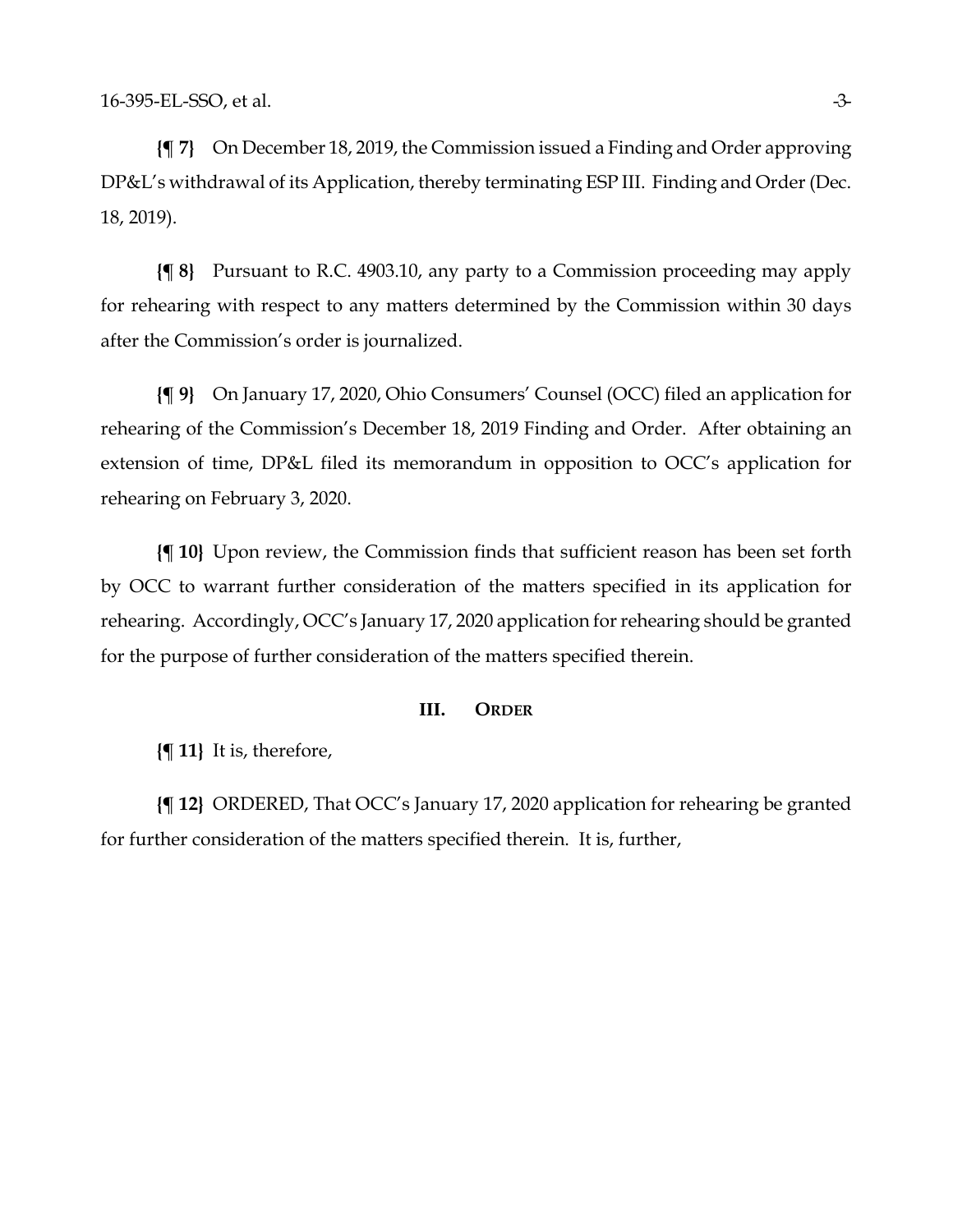**{¶ 13}** ORDERED, That a copy of this Sixth Entry on Rehearing be served upon all parties of record.

COMMISSIONERS: *Approving:*  M. Beth Trombold Daniel R. Conway Dennis P. Deters *Recusal:* Lawrence K. Friedeman

PAS/hac